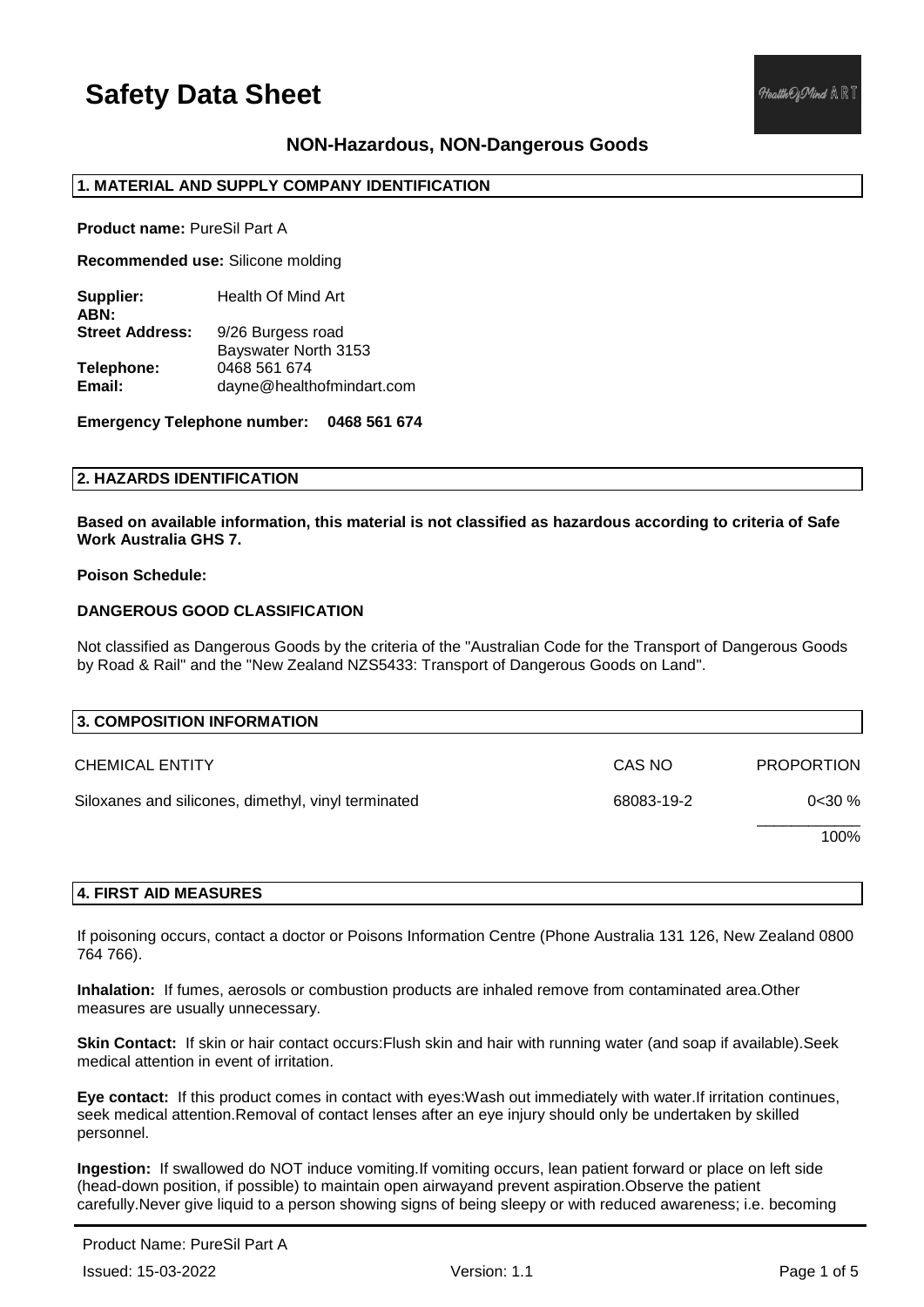unconscious.Give water to rinse out mouth, then provide liquid slowly and as much as casualty can comfortably drink.Seek medical advice.

**PPE for First Aiders:** Wear gloves, apron, safety glasses. Available information suggests that gloves made from should be suitable for intermittent contact. However, due to variations in glove construction and local conditions, the user should make a final assessment. Always wash hands before smoking, eating, drinking or using the toilet. Wash contaminated clothing and other protective equipment before storing or re-using.

**Notes to physician:** Treat symptomatically. Treat symptomatically.

## **5. FIRE FIGHTING MEASURES**

**Hazchem Code:** Not applicable.

**Suitable extinguishing media:** If material is involved in a fire use water fog (or if unavailable fine water spray), alcohol resistant foam, standard foam, dry agent (carbon dioxide, dry chemical powder).

**Specific hazards:** Non-combustible material.

**Fire fighting further advice:** Not combustible, however following evaporation of aqueous component residual material can burn if ignited.

## **6. ACCIDENTAL RELEASE MEASURES**

### **SMALL SPILLS**

Wear protective equipment to prevent skin and eye contamination. Avoid inhalation of vapours or dust. Wipe up with absorbent (clean rag or paper towels). Collect and seal in properly labelled containers or drums for disposal.

### **LARGE SPILLS**

Clear area of all unprotected personnel. Slippery when spilt. Avoid accidents, clean up immediately. Wear protective equipment to prevent skin and eye contamination and the inhalation of vapours. Work up wind or increase ventilation. Contain - prevent run off into drains and waterways. Use absorbent (soil, sand or other inert material). Collect and seal in properly labelled containers or drums for disposal. If contamination of crops, sewers or waterways has occurred advise local emergency services.

### **Dangerous Goods - Initial Emergency Response Guide No:** Not applicable

### **7. HANDLING AND STORAGE**

**Handling:** Avoid eye contact and repeated or prolonged skin contact. Avoid inhalation of vapour, mist or aerosols.

**Storage:** Store in a cool, dry, well-ventilated place and out of direct sunlight. Store away from foodstuffs. Store away from incompatible materials described in Section 10. Store away from sources of heat and/or ignition. Keep container standing upright. Keep containers closed when not in use - check regularly for leaks.

## **8. EXPOSURE CONTROLS / PERSONAL PROTECTION**

**National occupational exposure limits:** No value assigned for this specific material by Safe Work Australia.

**Biological Limit Values:** As per the "National Model Regulations for the Control of Workplace Hazardous Substances (Safe Work Australia)" the ingredients in this material do not have a Biological Limit Allocated.

**Engineering Measures:** Natural ventilation should be adequate under normal use conditions.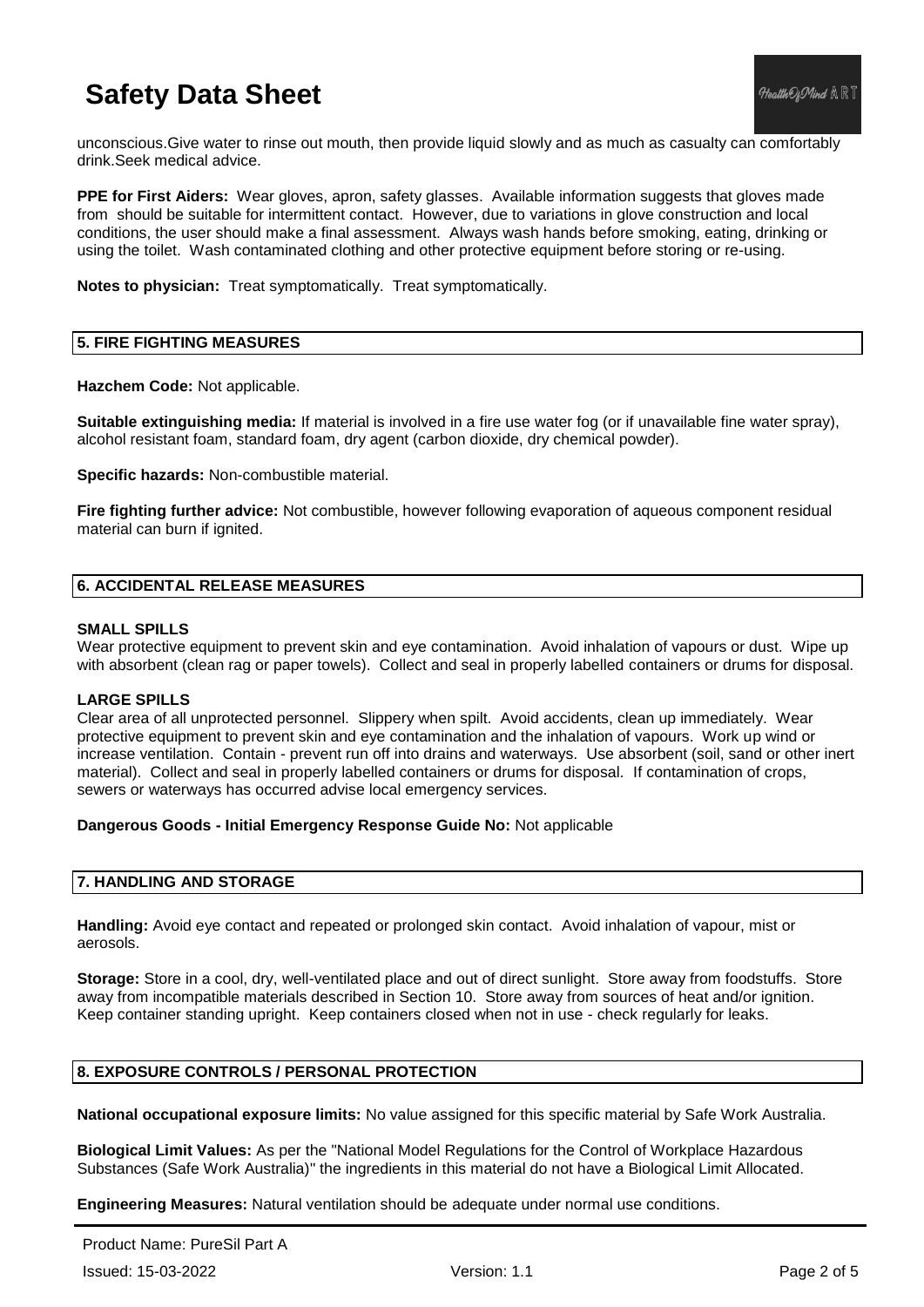**Personal Protection Equipment:** GLOVES, APRON, SAFETY GLASSES.



Personal protective equipment (PPE) must be suitable for the nature of the work and any hazard associated with the work as identified by the risk assessment conducted.

When handling individual retail packs no personal protection equipment is required.

Wear gloves, apron, safety glasses. Available information suggests that gloves made from should be suitable for intermittent contact. However, due to variations in glove construction and local conditions, the user should make a final assessment. Always wash hands before smoking, eating, drinking or using the toilet. Wash contaminated clothing and other protective equipment before storing or re-using.

**Hygiene measures:** Keep away from food, drink and animal feeding stuffs. When using do not eat, drink or smoke. Wash hands prior to eating, drinking or smoking. Avoid contact with clothing. Avoid eye contact and repeated or prolonged skin contact. Avoid inhalation of vapour, mist or aerosols. Ensure that eyewash stations and safety showers are close to the workstation location.

## **9. PHYSICAL AND CHEMICAL PROPERTIES**

**Form:** Liquid Suspension **Colour: clear to white Odour:** low silicone odour

**Solubility:** Insoluble in water **Specific Gravity:** 1.1 **Density:** 1.1 Autoignition Temperature (°C): >400 **Viscosity:** aprox 2500

(Typical values only - consult specification sheet)  $N Av = Not available$ . N App = Not applicable

### **10. STABILITY AND REACTIVITY**

**Chemical stability:** This material is thermally stable when stored and used as directed.

**Conditions to avoid:** Elevated temperatures and sources of ignition.

**Incompatible materials:** Oxidising agents.

**Hazardous decomposition products:** Oxides of carbon and nitrogen, smoke and other toxic fumes.

**Hazardous reactions:** No known hazardous reactions.

## **11. TOXICOLOGICAL INFORMATION**

No adverse health effects expected if the product is handled in accordance with this Safety Data Sheet and the product label. Symptoms or effects that may arise if the product is mishandled and overexposure occurs are: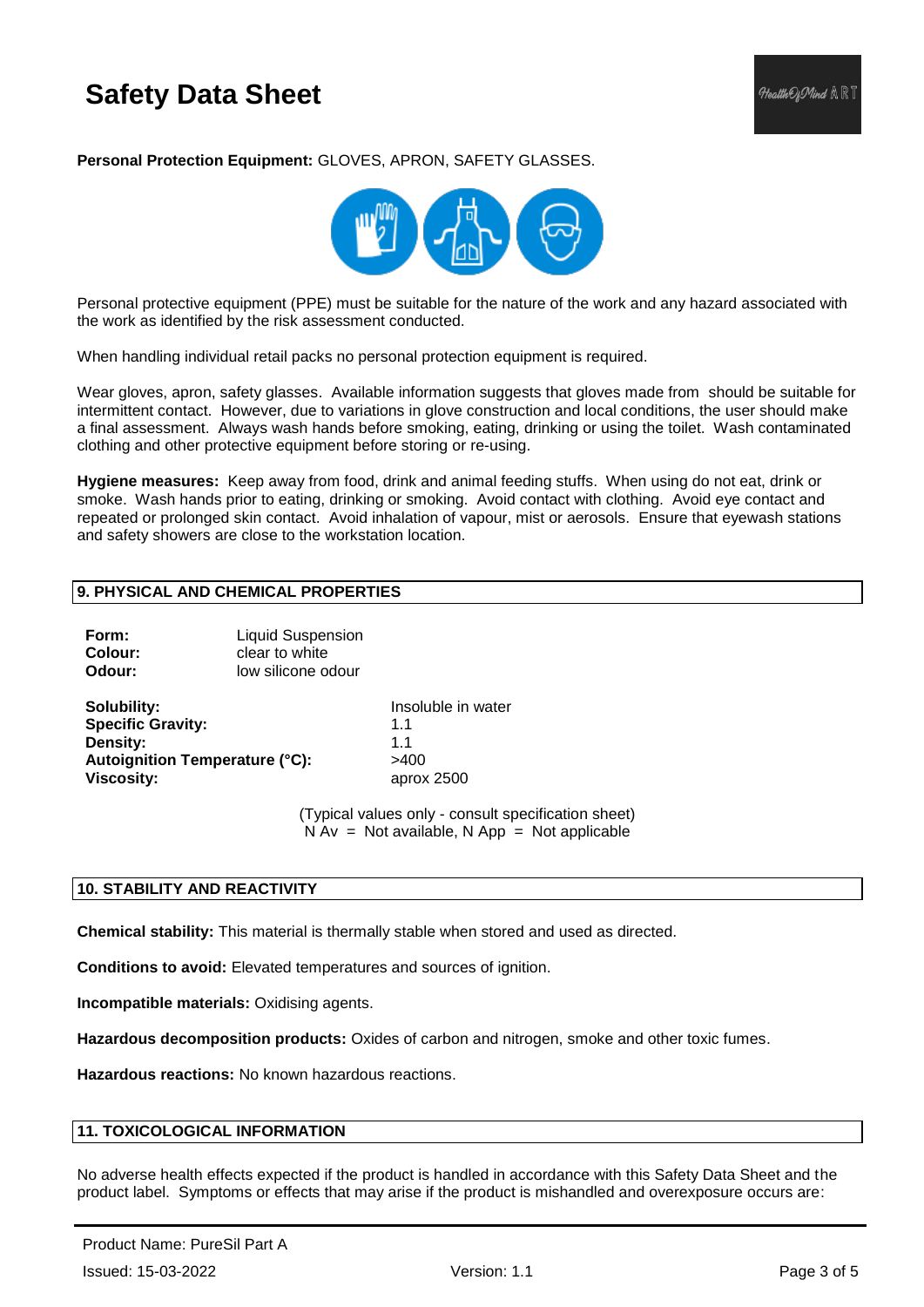**Inhalation:** Material may be an irritant to mucous membranes and respiratory tract.

**Skin contact:** Contact with skin may result in irritation.

**Ingestion:** Swallowing can result in nausea, vomiting and irritation of the gastrointestinal tract.

**Eye contact:** May be an eye irritant.

## **Acute toxicity**

**Inhalation:** This material has been classified as not hazardous for acute inhalation exposure. Acute toxicity estimate (based on ingredients):  $LC_{50} > 20.0$  mg/L for vapours or  $LC_{50} > 5.0$  mg/L for dust and mist.

**Skin contact:** This material has been classified as not hazardous for acute dermal exposure. Acute toxicity estimate (based on ingredients):  $LD_{50} > 2,000$  mg/Kg bw

**Ingestion:** This material has been classified as not hazardous for acute ingestion exposure. Acute toxicity estimate (based on ingredients):  $LD_{50} > 2,000$  mg/Kg bw

**Corrosion/Irritancy:** Eye: this material has been classified as not corrosive or irritating to eyes. Skin: this material has been classified as not corrosive or irritating to skin.

**Sensitisation:** Inhalation: this material has been classified as not a respiratory sensitiser. Skin: this material has been classified as not a skin sensitiser.

**Aspiration hazard:** This material has been classified as not an aspiration hazard.

**Specific target organ toxicity (single exposure):** This material has been classified as not a specific hazard to target organs by a single exposure.

### **Chronic Toxicity**

**Mutagenicity:** This material has been classified as not a mutagen.

**Carcinogenicity:** This material has been classified as not a carcinogen.

**Reproductive toxicity (including via lactation):** This material has been classified as not a reproductive toxicant.

**Specific target organ toxicity (repeat exposure):** This material has been classified as not a specific hazard to target organs by repeat exposure.

## **12. ECOLOGICAL INFORMATION**

Avoid contaminating waterways.

**Acute aquatic hazard:** This material has been classified as not hazardous for acute aquatic exposure. Acute toxicity estimate (based on ingredients): > 100 mg/L

**Long-term aquatic hazard:** This material has been classified as not hazardous for chronic aquatic exposure. Non-rapidly or rapidly degradable substance for which there are adequate chronic toxicity data available OR in the absence of chronic toxicity data, Acute toxicity estimate (based on ingredients): >100 mg/L, where the substance is not rapidly degradable and/or BCF  $<$  500 and/or log  $K_{ow}$   $<$  4.

**Ecotoxicity:** No information available.

**Persistence and degradability:** No information available.